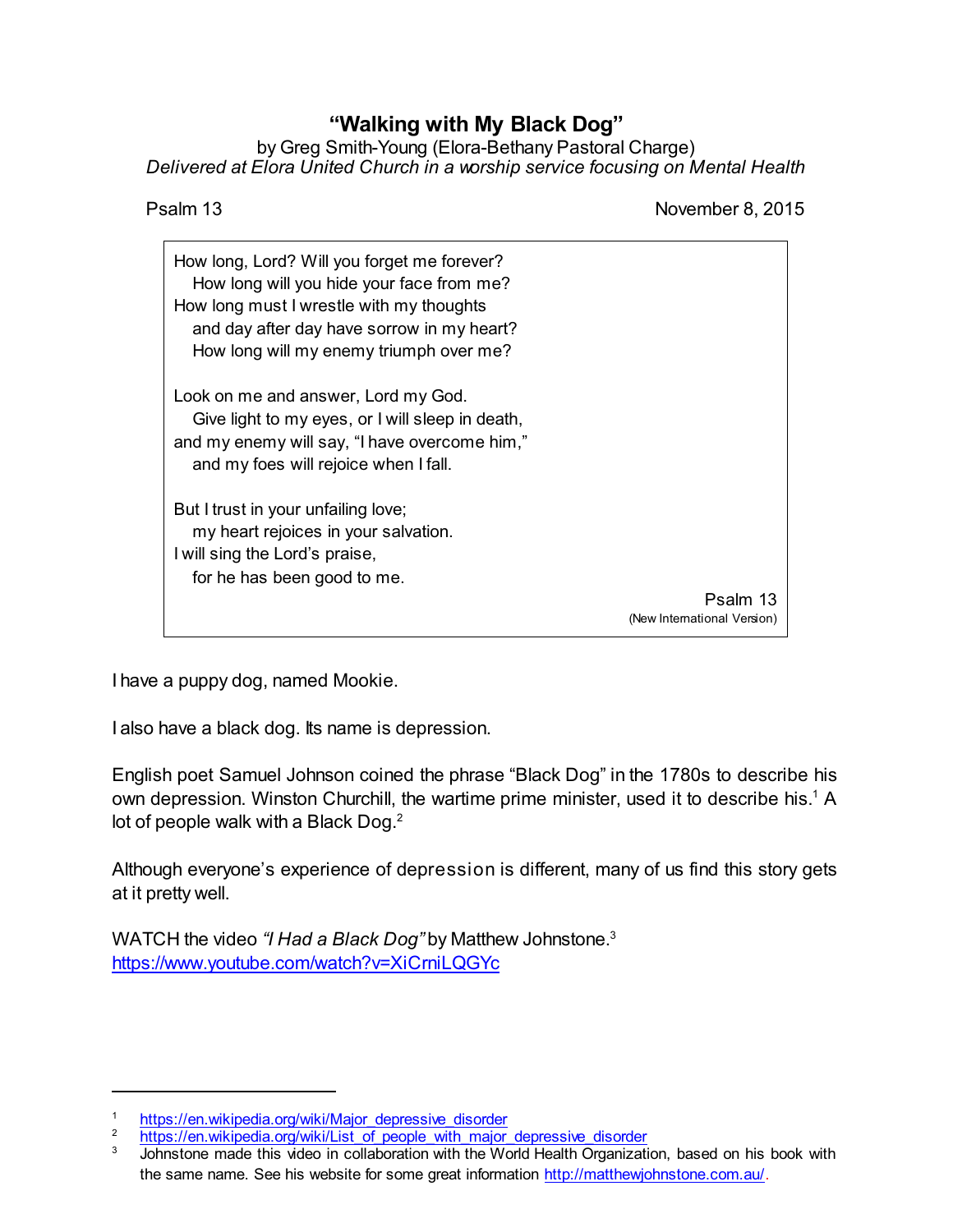Depression first pounced on me when I was 20. My last and most serious flare up was about 3 years ago. I was dealing with a lot of stress and some difficult things, and that was like leaving the back door open for the Dog to bound in.

I kept up a public face of good cheer, though some saw that something was wrong with me. Barb and our children endured a partner and father who had become sullen, exhausted, snappy, and gripped by despair. My whole body was drained by a sadness.

My despair went far beyond anything that was happening around me. It had little to do with circumstances — we all experience ups and downs; life is very hard sometimes. But this was more. This illness was pressing me down from the inside.

I got help. I turned to colleagues whom I trusted. That was tough, but I needed some people to know. I went to my doctor. I began taking medication. Pills did not cure me. Think of an earthquake, though. Medication stopped the ground from shaking, so I can start rebuilding. I saw a counsellor, who helped me better understand a lot of my "stuff." And I stopped being afraid of depression, and started learning to walk with it. I'm still learning

I'm better now, but not cured. Some days my Black Dog bounds over for a visit. I'm never happy to see him, but I know he won't stay forever. And even it he doesn't seem to be going away, I know I'm not alone in this anymore.

III *Another person in our congregation told his story of depression.*

 $N$ 

In my intellect, my trust in God never wavered. I know who God is, God's love, and God's power to redeem us from anything. Yet in my feelings, I just did not care.

But God is not a prisoner to my feelings. Or your feelings. Nor is God afraid of our feelings.

I love that Psalm we read together. It is one of many times the Bible gives us words to cry out to God. It cries out abandonment, it cries out despair, it cries out hopelessness. It does not say, *"You should not think such things."* Or, "*Just believe more, and you will be better."* Or, *"Pray, and depression will go away."* I've heard these sorts of things. I've even believed them. They are garbage!